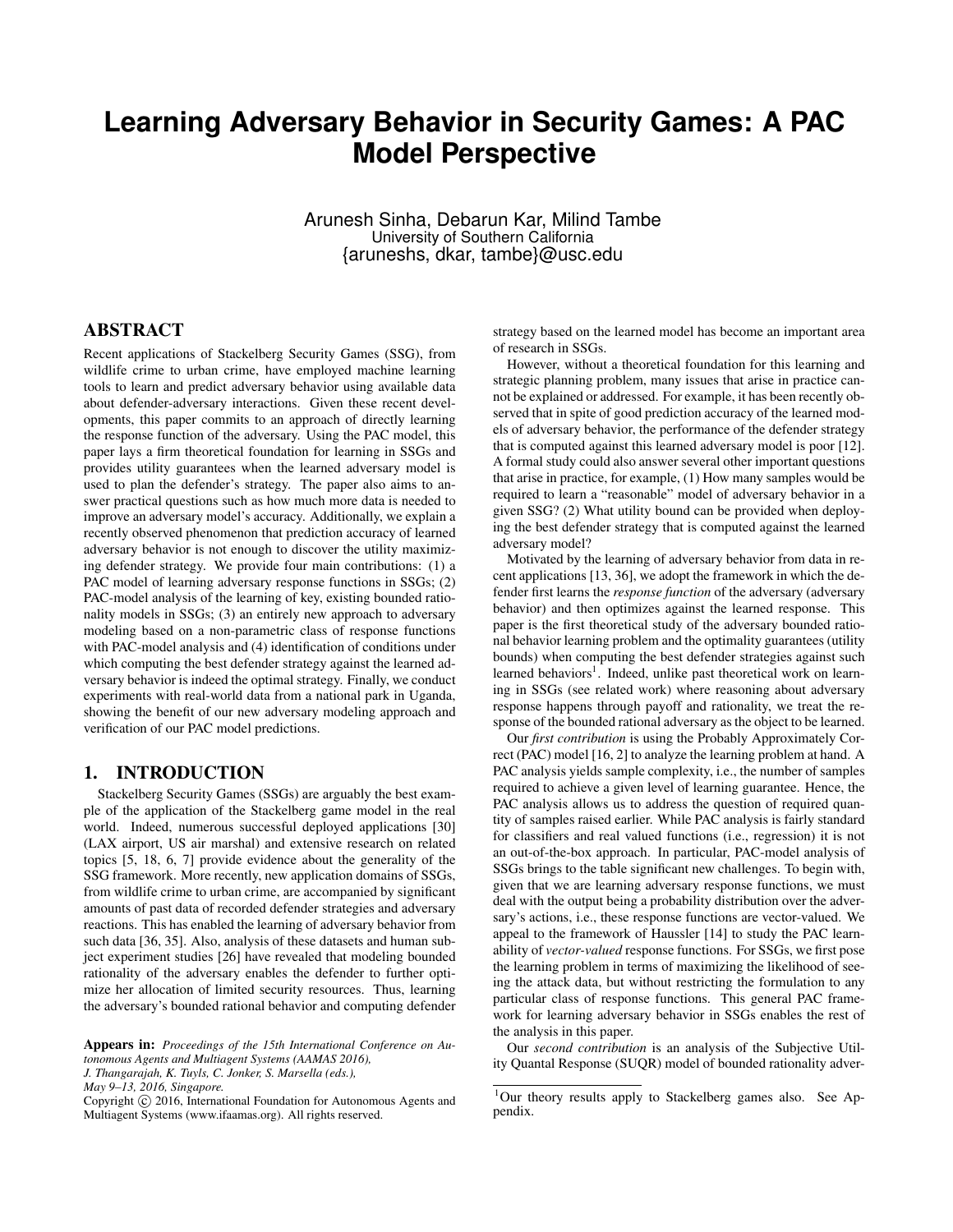sary behavior used in SSGs, which posits a class of parametrized response functions with a given number of parameters (and corresponding features). SUQR is the best known model of bounded rationality in SSGs, resulting in multiple deployed applications [13, 11]. In analyzing SUQR, we advance the state-of-the-art in the mathematical techniques involved in PAC analysis of vector-valued function spaces. In particular, we provide a technique to obtain sharper sample complexity for SUQR than simply directly applying Haussler's original techniques. We decompose the given SUQR function space into two (or more) parts, performing PAC analysis of each part and finally combining the results to obtain the sample complexity result (which scales as  $T \log T$  with  $T$  targets) for SUQR (see details in Section 5).

Our *third contribution* includes an entirely new behavioral model specified by the *non-parametric Lipschitz* (NPL) class of response functions for SSGs, where the only restriction on NPL functions is Lipschitzness. The NPL approach makes very few assumptions about the response function, enabling the learning of a multitude of behaviors albeit at the cost of higher sample complexity. As NPL has never been explored in learning bounded rationality models in SSGs, we provide a *novel learning technique* for NPL. We also compute the sample complexity for NPL. Further, we observe in our experiments that the power to capture a large variety of behaviors enables NPL to perform better than SUQR with the real-world data from Queen Elizabeth National Park (QENP) in Uganda.

Our *fourth contribution* is to convert the PAC learning guarantee into a bound on the utility derived by the defender when planning her strategy based on the learned adversary behavior model. In the process, we make explicit the assumptions required from the dataset of adversary's attacks in response to deployed defender mixed strategies in order to discover the optimal (w.r.t. utility) defender strategy. These assumptions help explain a puzzling phenomenon observed in recent literature on learning in SSGs [12] in particular that learned adversary behaviors provide good prediction accuracy, but the best defender strategy computed against such learned behavior may not perform well in practice. We explain this as a mismatch between the adversary model guarantee required for computing the best defender strategy and the guarantee provided by the (PAC based) learning methods. The key is that the dataset for learning must not simply record a large number of attacks against few defender strategies but rather contain the attacker's response against a variety of defender mixed strategies. We discuss the details of our assumptions and its implications for the strategic choice of defender's actions in Section 7.

We also conduct experiments with real-world poaching data from the QENP in Uganda (obtained from [25]) and data collected from human subject experiments. The experimental results support our theoretical conclusions about the number of samples required for different learning techniques. Showing the value of our new NPL approach, the NPL approach outperforms all existing approaches in predicting the poaching activity in QENP. Finally, our work opens up a number of exciting research directions, such as studying learning of behavioral models in active learning setting and real-world application of non-parametric models. <sup>2</sup>

## 2. RELATED WORK

Learning and planning in SSGs with rational adversaries has been studied in two recent papers [8, 3], and in Stackelberg games by Letchford et al. [20] and Marecki et al. [22]. All these papers study the learning problem under an active learning framework, where the defender can choose the strategy to deploy within the learning process. Also, all these papers study the setting with perfectly rational adversaries. Our work differs as we study bounded rational adversaries in a passive learning scenario (i.e., with given data) and once the model is learned we analyze the guarantees of planning against the learned model. Also, our focus on SSGs differentiates us from recent work on PAC learnability in co-operative games [4], in which the authors study PAC learnability of the value function of coalitions with perfectly rational players. Also, our work is orthogonal to adversarial learning [33], which studies game theoretic models of an adversary attacking a learning algorithm.

PAC learning model has a very rich and extensive body of work [2]. The PAC model provides a theoretical underpinning for most standard machine learning techniques. We use the PAC framework of Haussler [14]. For the parametric case, we derive sharp sample complexity bounds based on covering numbers using our techniques rather than bounding it using the standard technique of pseudo-dimension [28] or fat shattering dimension [2]. For the NPL case we use results from [32] along with our technique of bounding the mixed strategy space of the defender; these results [32] have also been used in the study of Lipschitz classifiers [21] but we differ as our hypothesis functions are real vector-valued.

#### 3. SSG PRELIMINARIES

This section introduces the background and preliminary notations for SSGs. A summary of notations used in this paper is presented in Table 1. An SSG is a two player Stackelberg game between a defender (leader) and an adversary (follower) [27]. The defender wishes to protect  $T$  targets with a limited number of security resources  $K$  ( $K \ll T$ ). For ease of presentation, we restrict ourselves to the scenario with no scheduling constraints (see Korzhyk et al. [18]). The defender's pure strategy is to allocate each resource to a target. A defender's mixed-strategy  $\tilde{x}$  $(\forall j \in \mathcal{P}. \ \tilde{x}_j \in [0,1], \sum_{j=1}^{\mathcal{P}} \tilde{x}_j = 1)$  is then defined as a probability distribution over the set of all possible pure strategies  $P$ . An equivalent description (see Korzhyk et al. [18]) of these mixed strategies are coverage probabilities over the set of targets:  $x \ (\forall i \in T. \ x_i \in [0,1], \sum_{i=1}^T x_i \leq K)$ . We refer to this latter description as the mixed strategy of the defender.

A pure strategy of the adversary is defined as attacking a single target. The adversary's mixed strategy is then a categorical distribution over the set of targets. Thus, it can be expressed as parameters  $q_i$   $(i \in T)$  of a categorical distribution such that  $0 \leq q_i \leq 1$  and  $q_i$  ( $i \in T$ ) of a categorical distribution such that  $0 \le q_i \le 1$  and  $\sum_i q_i = 1$ . The adversary's response to the defender's mixed strategy is given by a function  $q : X \to Q$ , where Q is the space of all mixed strategies of the adversary. The matrix  $U$  specifies the payoffs of the defender, and her expected utility is  $x^T \overline{U} q(x)$  when she plays a mixed strategy  $x \in X$ .

Bounded Rationality Models: We discuss the SUQR model and its representation for the analysis in this paper below. Building on prior work on quantal response [24], SUQR [26] states that given *n* actions, a human player plays action *i* with probability  $q_i \propto e^{w \cdot v}$ , where v denotes a vector of feature values for choice i and w denotes the weight parameters for these features. The model is equivalent to conditional logistic regression [23]. The features are specific to the domain, e.g., in case of SSG applications, the set of features include the coverage probability  $x_i$ , the reward  $R_i$  and penalty  $P_i$  of target i. Since, other than the coverage x, remaining features are fixed for each target in real world data, we assume a target-specific feature  $c_i$  (which may be a linear combination of re-

 $2$ Due to lack of space, most proofs are in the online Appendix: http://teamcore.usc.edu/papers/2016/PAC.Appendix.pdf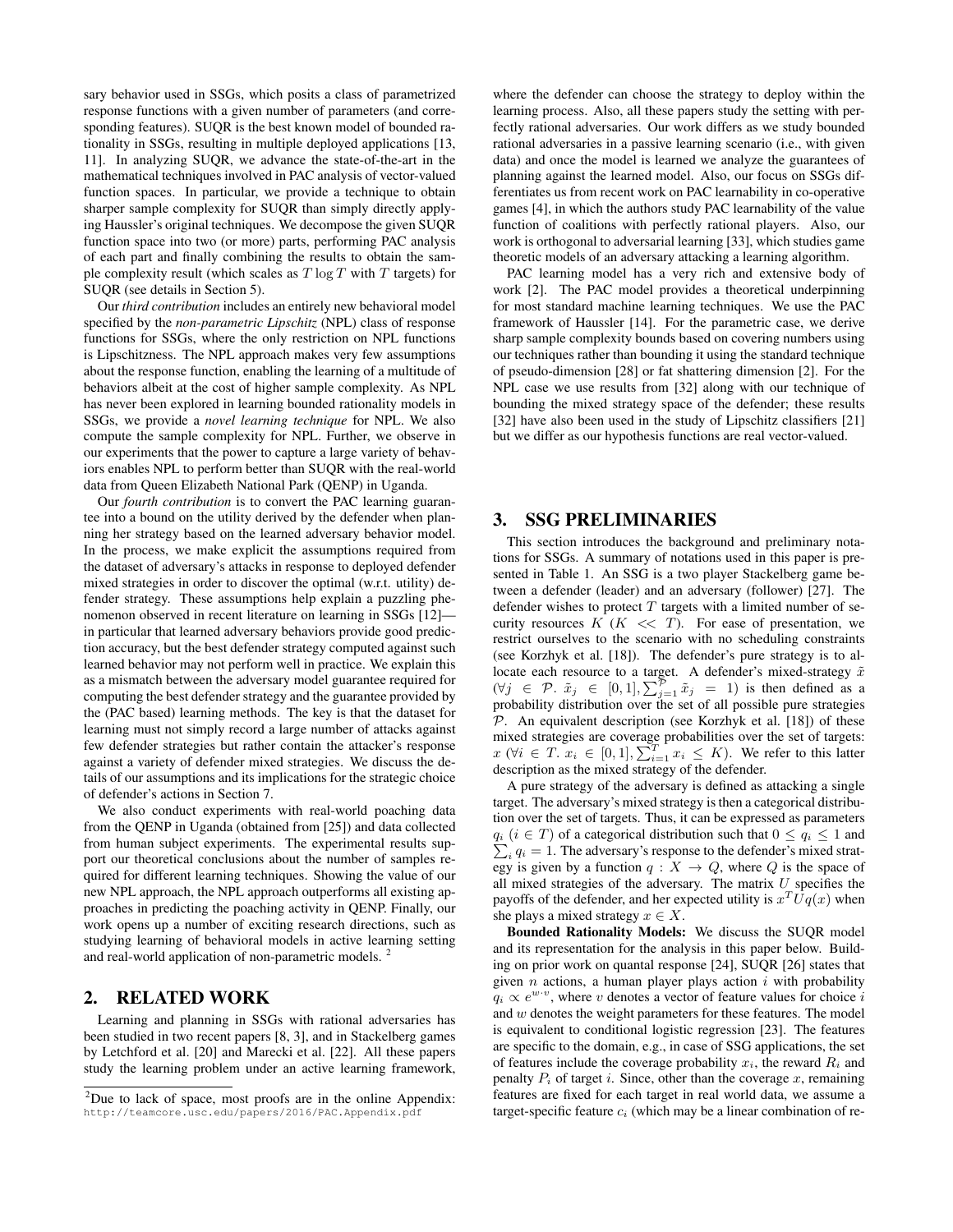| Notation                                | Meaning                                      |  |  |
|-----------------------------------------|----------------------------------------------|--|--|
| T, K                                    | Number of targets, defender resources        |  |  |
| $d_{l_p}(o, o')$                        | $l_p$ distance between points $o, o'$        |  |  |
| $\frac{d_{l_p}(o,o')}{X}$               | Average $l_p$ distance: $= d_{l_p}(o, o')/n$ |  |  |
|                                         | Instance space (defender mixed strategies)   |  |  |
|                                         | Outcome space (attacked target)              |  |  |
| A                                       | Decision space                               |  |  |
| $h\in\mathcal{H}$                       | $h: X \to A$ is the hypothesis function      |  |  |
| $\mathcal{N}(\epsilon, \mathcal{H}, d)$ | $\epsilon$ -cover of set H using distance d  |  |  |
| $\mathcal{C}(\epsilon, \mathcal{H}, d)$ | capacity of H using distance d               |  |  |
| $r_h(p), \hat{r}_h(\vec{z})$            | true risk, empirical risk of hypothesis $h$  |  |  |
| $d_{L^1(P,d)}(f,g)$                     | $L_1$ distance between functions f, q        |  |  |
| $q^p(x)$                                | parameters of true attack distribution       |  |  |
| $q^h(x)$                                | parameters of attack distr. predicted by $h$ |  |  |

#### Table 1: Notations

wards and penalties) and analyze the following *generalized*<sup>3</sup> form of SUQR with parameters  $w_1$  and  $c_i$ 's:  $q_i(x) \propto e^{w_1 x_i + c_i}$ . As  $\sum_{i=1}^{T} q_i(x) = 1$ , we have:

$$
q_i(x) = \frac{e^{w_1 x_i + c_i}}{\sum_{j=1}^T e^{w_1 x_j + c_j}}.
$$

Equivalent Alternate Representation: For ease of mathematical proofs, using standard techniques in logistic regression, we take  $q_T \propto e^0$ , and hence,  $q_i \propto e^{w_1(x_i-x_T)+(c_i-c_T)}$ . To shorten notation, let  $c_{iT} = c_i - c_T$ ,  $x_{iT} = x_i - x_T$ . By multiplying the numerator and denominator by  $e^{w_1x_T+c_T}$ , it can be verified that  $q_i(x) = \frac{e^{w_1 x_i T + c_i T}}{e^0 + \sum_{j=1}^{T-1} e^{w_1 x_j T + c_j T}} = \frac{e^{w_1 x_i + c_i}}{\sum_{j=1}^{T} e^{w_1 x_j}}$  $\frac{e^{u_1u_1+e_i}}{\sum_{j=1}^T e^{w_1x_j+e_j}}$ .

## 4. LEARNING FRAMEWORK FOR SSG

First, we introduce some notations: given two  $n$ -dimensional points o and o', the  $l_p$  distance  $d_{l_p}$  between the two points is:  $d_{l_p}(o, o') = ||o - o'||_p = \left(\sum_{i=1}^n |o_i - o'_i|^p\right)^{1/p}$ . In particular,  $d_{l_{\infty}}(o, o') = ||o - o'||_{\infty} = \max_{i} |o_{i} - o'_{i}|$ . Also,  $d_{l_{p}} = d_{l_{p}}/n$ . KL denotes the Kullback-Leibler divergence [19].

We use the learning framework of Haussler [14], which includes an *instance space* X and *outcome space* Y . In our context, X is same as the space of defender mixed strategies  $x \in X$ . *Outcome space* Y is defined as the space of all possible categorical choices over a set of  $T$  targets (i.e., choice of target to attack) for the adversary. Let  $t_i$  denote the attacker's choice to attack the  $i^{th}$  target. More formally  $t_i = \langle t_i^1, \ldots, t_i^T \rangle$ , where  $t_i^j = 1$  for  $j = i$  and otherwise 0. Thus,  $Y = \{t_1, \ldots, t_T\}$ . We will use y to denote any general element of  $Y$ . To give an example, given three targets  $T_1, T_2$  and  $T_3, Y = \{t_1, t_2, t_3\} = \{\langle 1, 0, 0 \rangle, \langle 0, 1, 0 \rangle, \langle 0, 0, 1 \rangle\},\$ where  $t_1$  denotes  $\langle 1, 0, 0 \rangle$ , i.e., it denotes that  $T_1$  was attacked while  $T_2$  and  $T_3$  were not attacked, and so on. The training data are samples drawn from  $Z = X \times Y$  using an unknown probability distribution, say given by density  $p(x, y)$ . Each training data point  $(x, y)$  denotes the adversary's response  $y \in Y$  (e.g., t1 or attack on target 1) to a particular defender mixed strategy  $x \in X$ . The density p also determines the true attacker behavior  $q^p(x)$  which stands for the conditional probabilities of the attacker attacking a target given x so that  $q^p(x) = \langle q_1^p(x), \ldots, q_T^p(x) \rangle$ , where  $q_i^p(x) = p(\mathbf{t}_i|x)$ .

Haussler [14] also defines a *decision space* A, a *space of hypothesis* (functions) H with elements  $h : X \rightarrow A$  and a *loss function*  $l: Y \times A \rightarrow \mathbb{R}$ . The hypothesis h outputs values in A that enables computing (probabilistic) predictions of the actual outcome. The loss function l captures the loss when the real outcome is  $y \in Y$ and the prediction of possible outcomes happens using  $a \in A$ .

Example 1: Generalized SUQR For the parametric representation of generalized SUQR in the previous section and considering our 3-target example above,  $H$  contains vector valued functions with  $(T - 1) = 2$  components that form the exponents of the numerator of prediction probabilities  $q_1$  and  $q_2$ . H contains two components, since the third component  $q_3$  is proportional to  $e^{0}$  as discussed above. That is,  $H$  contains functions of the form:  $\langle w_1(x_1 - x_3) + c_{13}, w_1(x_2 - x_3) + c_{23} \rangle$ ; ∀x ∈ X. Also, A is the range of the functions in  $\mathcal{H}$ , i.e.,  $A \subset \mathbb{R}^2$ . Then, given  $h(x) = \langle a_1, a_2 \rangle$ , the prediction probabilities  $q_1^h(x), q_2^h(x), q_3^h(x)$ are given by  $q_i^h(x) = \frac{e^{a_i}}{1+e^{a_1}+e^{a_2}}$  (assume  $a_3 = 0$ ).

**PAC learnability:** The learning algorithm aims to learn a  $h \in \mathcal{H}$ that minimizes the *true risk* of using the hypothesis h. The *true risk*  $r_h(p)$  of a particular hypothesis (predictor) h, given density function  $p(x, y)$  over  $Z = X \times Y$ , is the expected loss of predicting  $h(x)$  when the true outcome is y:

$$
r_h(p) = \int p(x, y) l(y, h(x)) dx dy
$$

Of course, as  $p$  is unknown the true risk cannot be computed. However, given (enough) samples from  $p$ , the true risk can be estimated by the *empirical risk*. The *empirical risk*  $\hat{r}_h(\vec{z})$ , where  $\vec{z}$  is a sequence of m training samples from  $Z$ , is defined as:  $\hat{r}_h(\vec{z}) = 1/m \sum_{i=1}^m l(y_i, h(x_i))$ . Let  $h^*$  be the hypothesis that minimizes the true risk, i.e.,  $r_{h^*}(p) = \inf \{ r_h(p) | h \in \mathcal{H} \}$  and let  $\hat{h}^*$  be the hypothesis that minimizes the empirical risk, i.e.,  $\hat{r}_{\hat{h}^*}(\vec{z}) = \inf \{ \hat{r}_h(\vec{z}) \mid h \in \mathcal{H} \}.$  The following is the well-known PAC learning result [2] for any *empirical risk minimizing* (ERM) algorithm A yielding hypothesis  $A(\vec{z})$ :

If 
$$
Pr(\forall h \in \mathcal{H}. |\hat{r}_h(\vec{z}) - r_h(p)| < \alpha/3) > 1 - \delta/2
$$
 and  $Pr(|\hat{r}_{\mathcal{A}(\vec{z})}(\vec{z}) - \hat{r}_{\hat{h}^*}(\vec{z})| < \alpha/3) > 1 - \delta/2$  then  $Pr(|r_{\mathcal{A}(\vec{z})}(p) - r_{h^*}(p)| < \alpha) > 1 - \delta$ 

The final result states that output hypothesis  $A(\vec{z})$  has true risk  $\alpha$ close to the lowest true risk in  $H$  attained by  $h^*$  with high probability  $1-\delta$  over the choice of training samples. The first pre-condition states that it must be the case that for all  $h \in \mathcal{H}$  the difference between empirical risk and true risk is  $\frac{\alpha}{3}$ -close with high probability 1 –  $\frac{\delta}{2}$ . The second pre-condition states that the output  $\mathcal{A}(\vec{z})$  of the ERM algorithm  $\mathcal A$  should have empirical risk  $\frac{\alpha}{3}$ -close to the lowest empirical risk of  $\hat{h}^*$  with high probability  $1-\frac{\delta}{2}$ . A hypothesis class H is called  $(\alpha, \delta)$ -PAC learnable if there exists an ERM algorithm  $A$  such that  $H$  and  $A$  satisfy the two pre-conditions. In this work, our empirical risk minimizing algorithms find  $\hat{h}^*$  exactly (upto precision of convex solvers, see Section 6), thus, satisfying the second pre-condition; hence, we will focus more on the first pre-condition. As the empirical risk estimate gets better with increasing samples, a minimum number of samples are required to ensure that the first pre-condition holds (see Theorem 1). Hence we can relate  $(\alpha, \delta)$ -PAC learnability to the number of samples.

Modeling security games: Having given an example for generalized SUQR, we systematically model learning of adversary behavior in SSGs using the PAC framework for any hypothesis class  $H$ . We assume certain properties of functions  $h \in \mathcal{H}$  that we present below. First, the vector valued function  $h \in \mathcal{H}$  takes the form

$$
h(x) = \langle h_1(x), \ldots, h_{T-1}(x) \rangle.
$$

Thus, A is the product space  $A_1 \times \ldots, A_{T-1}$ . Each  $h_i(x)$  is assumed to take values between  $[-\frac{M}{2}, \frac{M}{2}]$ , where  $M \gg 1$ ,

<sup>3</sup>This general form is harder to analyze than the *standard* SUQR form in which the exponent function (function of  $x_i$ ,  $R_i$ ,  $P_i$ ) for all  $q_i$  is same:  $w_1x_i + w_2R_i + w_3P_i$ . For completeness, we derive the results for the standard SUQR form in the Appendix.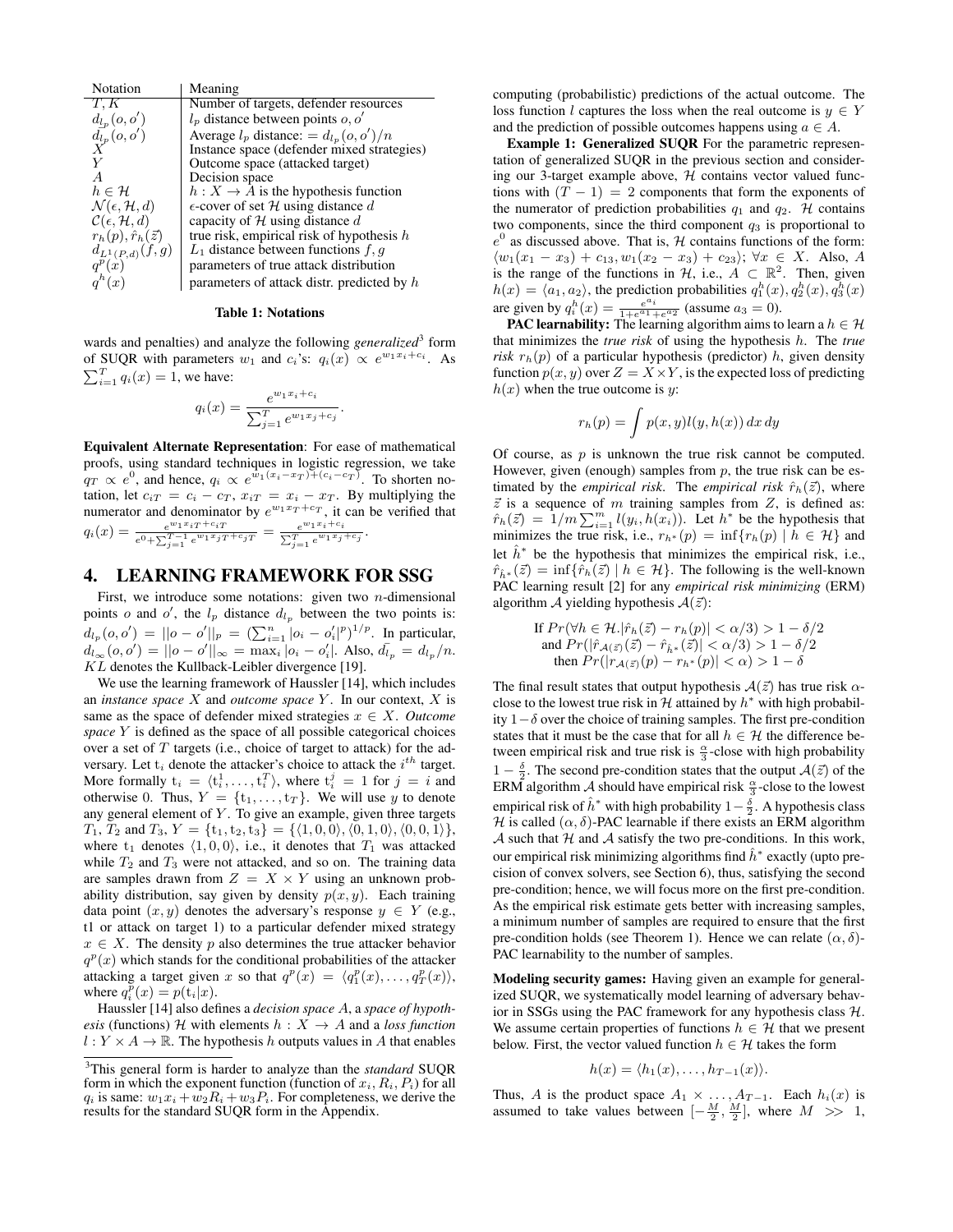which implies  $A_i = \left[-\frac{M}{2}, \frac{M}{2}\right]$ . The prediction probabilities induced by any h is  $q^h(x) = \langle q_1^h(x), \ldots, q_T^h(x) \rangle$ , where  $q_i^h(x) =$  $e^{h_i(x)}$  $\frac{e^{i\phi_1(x)}}{1+\sum_i e^{h_i(x)}}$  (assume  $h_T(x) = 0$ ). Next, we specify two classes of functions that we analyze in later sections. We choose these two functions classes because (1) the first function class represents the widely used SUQR model in literature [26, 35] and (2) the second function class is very flexible as it capture a wide range of functions and only imposes minimal Lipschitzness constraints to ensure that the functions are well behaved (e.g., continuous).

*Parametric* H: In this approach we model generalized SUQR. Generalizing from Example 1, the functions  $h \in \mathcal{H}$  take a parametric form where each component function is  $h_i(x) = w_1 x_i T + c_i T$ .

*Non-parametric Lipschitz (NPL)* H*:* Here, the only restriction we impose on functions  $h \in \mathcal{H}$  is that each component function  $h_i$ is L-Lipschitz where  $L \leq \hat{K}$ , for given and fixed constant  $\hat{K}$ . We show later (Lemma 7) that this implies that  $q^h$  is Lipschitz also.

Next, given the stochastic nature of the adversary's attacks, we use a loss function (same for parametric and NPL) such that minimizing the empirical risk is equivalent to maximizing the likelihood of seeing the attack data. The loss function  $l : Y \times A \rightarrow \mathbb{R}$  for actual outcome  $t_i$  is defined as:

$$
l(\mathbf{t}_i, a) = -\log \frac{e^{a_i}}{1 + \sum_{j=1}^{T-1} e^{a_j}} \tag{1}
$$

It can be readily inferred that minimizing the empirical risk (recall  $\hat{r}_h(\vec{z}) = 1/m \sum_{i=1}^m l(y_i, h(x_i))$ ) is equivalent to maximizing the log likelihood of the training data.

# 5. SAMPLE COMPLEXITY

In this section we derive the sample complexity for the parametric and NPL case, which provides an indication about the amount of data required to learn the adversary behavior. First, we present a general result about sample complexity bounds for any  $H$ , given our loss l. This result relies on sample complexity results in [14]. The bound depends on the capacity  $\mathcal C$  of  $\mathcal H$ , which we define after the theorem. The bound also assumes an ERM algorithm which we present for our models in Section 6.

THEOREM 1. *Assume that the hypothesis space* H *is permissible*<sup>4</sup> *. Let the data be generated by* m *independent draws from* X × Y *according to* p*. Then, assuming existence of an ERM algorithm and given our loss* l *defined in Eq. 1, the least* m *required to*  $e$ nsure  $(\alpha, \delta)$ -PAC learnability is (recall  $\bar{d_{l_1}}$  is average  $l_1$  distance)

$$
\frac{576 M^2}{\alpha^2}\Big(\log\frac{1}{\delta}+\log\big(8\mathcal{C}(\frac{\alpha}{96T}, \mathcal{H},\bar{d_{1}})\big)\Big)
$$

PROOF SKETCH. Haussler [14] present a result of the above form using a general distance metric defined on the space A for any loss function l:  $\rho(a, b) = \max_{y \in Y} |l(y, a) - l(y, b)|$ . The main effort in this proof is relating  $\rho$  to  $d_{l_1}$  for our choice of the loss function  $l$  given by Equation 1. We are able to show that  $\rho(a, b) \leq 2T d_{i_1}(a, b)$ . Our result then follows from this relation.  $\square$ 

The above sample complexity result is stated in terms of the capacity  $C(\alpha/96T, H, d\bar{l}_1)$ . Thus, in order to obtain the sample complexity of the generalized SUQR and NPL function spaces we need to compute the capacity of these function spaces. Therefore, in the rest of this section we will focus on computing capacity

 $\mathcal{C}(\alpha/96T, \mathcal{H}, d_{l_1})$  for both the generalized SUQR and NPL hypothesis space. First, we need to define capacity  $C$  of functions spaces, for which we start by defining the covering number  $\mathcal N$  of function spaces. Let d be a pseudo metric for the set  $H$ . For any  $\epsilon > 0$ , an  $\epsilon$ -cover for H is a finite set  $\mathcal{F} \subseteq \mathcal{H}$  such that for any  $h \in \mathcal{H}$  there is a  $f \in \mathcal{F}$  with  $d(f, h) \leq \epsilon$ , i.e., any element in  $\mathcal{H}$ is at least  $\epsilon$ -close to some element of the cover  $\mathcal{F}$ . The *covering number*  $\mathcal{N}(\epsilon, \mathcal{H}, d)$  denotes the size of the smallest  $\epsilon$ -cover for set  $H$  (for the pseudo metric d). We now proceed to define a pseudo metric  $d_{L^1(P, d)}$  on H with respect to any probability measure P on  $X$  and any given pseudo-metric  $d$  on  $A$ . This pseudo-metric is the expected (over P) distance (with d) between the output of f and g.

$$
d_{L^{1}(P,d)}(f,g) = \int_{X} d(f(x),g(x)) \, dP(x) \quad \forall f,g \in \mathcal{H}
$$

Then,  $\mathcal{N}(\epsilon, \mathcal{H}, d_{L^1(P,d)})$  is the covering number for  $\mathcal{H}$  for the pseudo metric  $d_{L^1(P,d)}$ . However, to be more general, the capacity of function spaces provides a "distribution-free" notion of covering number. The *capacity*  $C(\epsilon, \mathcal{H}, d)$  is:

$$
\mathcal{C}(\epsilon, \mathcal{H}, d) = \sup_{P} \{ \mathcal{N}(\epsilon, \mathcal{H}, d_{L^{1}(P, d)}) \}
$$

*Capacity of vector valued function:* The function spaces (both parametric and NPL) we consider are vector valued. Haussler [14] provides an useful technique to bound the capacity for vector valued function space  $H$  in terms of the capacity of each of the component real valued function space. Given  $k$  functions spaces  $\mathcal{H}_1, \ldots, \mathcal{H}_k$  with functions from X to  $A_i$ , he define the *free product* function space  $\times_i\mathcal{H}_i$  with functions from X to A =  $A_1 \times \ldots A_k$  as  $\times_i \mathcal{H}_i = \{ \langle h_1, \ldots, h_k \rangle \mid h_i \in \mathcal{H}_i \},$  where  $\langle h_1, \ldots, h_k \rangle(x) = \langle h_1(x), \ldots, h_k(x) \rangle$ . He shows that:

$$
\mathcal{C}(\epsilon, \times_i \mathcal{H}_i, \bar{d}_{l_1}) < \prod_{i=1}^k \mathcal{C}(\epsilon, \mathcal{H}_i, d_{l_1}) \tag{2}
$$

Unfortunately, a straightforward application of the above result does not give as tight bounds for capacity in the parametric case as the novel direct sum decomposition of function spaces approach we use in the sub-section. Even for the NPL case where the above result is used we still need to compute  $\mathcal{C}(\epsilon, \mathcal{H}_i, d_{l_1})$  for each component function space  $\mathcal{H}_i$ .

#### 5.1 Parametric case: Generalized SUQR

Recall that the hypothesis function h has  $T - 1$  component functions  $w_1x_{iT} + c_{iT}$ . However, the same weight  $w_1$  in all component functions implies that  $H$  is not a free product of component function spaces, hence we cannot use Equation 2 directly. However, if we consider the space of functions, say  $\mathcal{H}'$ , in which the  $i^{th}$ component function space  $\mathcal{H}'_i$  is given by  $w_i x_{iT} + c_{iT}$  (note  $w_i$ can be different for each  $i$ ) then we can use Equation 2 to bound  $\mathcal{C}(\epsilon, \mathcal{H}', \bar{d}_{1})$ . Also, the fact that  $\mathcal{H} \subset \mathcal{H}'$  allows upper bounding  $\mathcal{C}(\epsilon, \mathcal{H}, \bar{d}_{\bar{l}_1})$  by  $\mathcal{C}(\epsilon, \mathcal{H}', \bar{d}_{\bar{l}_1})$ . But, this approach results in a weaker  $T \log(\frac{T}{\alpha} \log \frac{T}{\alpha})$  bound (detailed derivation using this approach is in Appendix) than the technique we use below. We obtain a  $T \log(\frac{T}{\alpha})$  result below in Theorem 2.

We propose a *novel approach that decomposes* H *into a direct sum of two functions spaces* (defined below), each of which capture the simpler functions  $w_1x_{iT}$  and  $c_{iT}$  respectively. We provide a general result about such decomposition which allows us to bound  $\widetilde{\mathcal{C}}(\epsilon, \mathcal{H}, d_{l_1})$ . We start with the following definition.

DEFINITION 1. *Direct-sum semi-free product of function spaces*  $G \subset \times_i G_i$  *and*  $\times_i \mathcal{F}_i$  *is defined as*  $G \oplus \times_i \mathcal{F}_i = \{g_1 + g_2 \}$  $f_1, \ldots, g_{T-1} + f_{T-1} \rangle \mid \langle g_1, \ldots, g_{T-1} \rangle \in \mathcal{G}, \langle f_1, \ldots, f_{T-1} \rangle \in$  $\times_i \mathcal{F}_i$ .

<sup>4</sup>As noted in Haussler: "This is a measurability condition defined in Pollard (1984) which need not concern us in practice."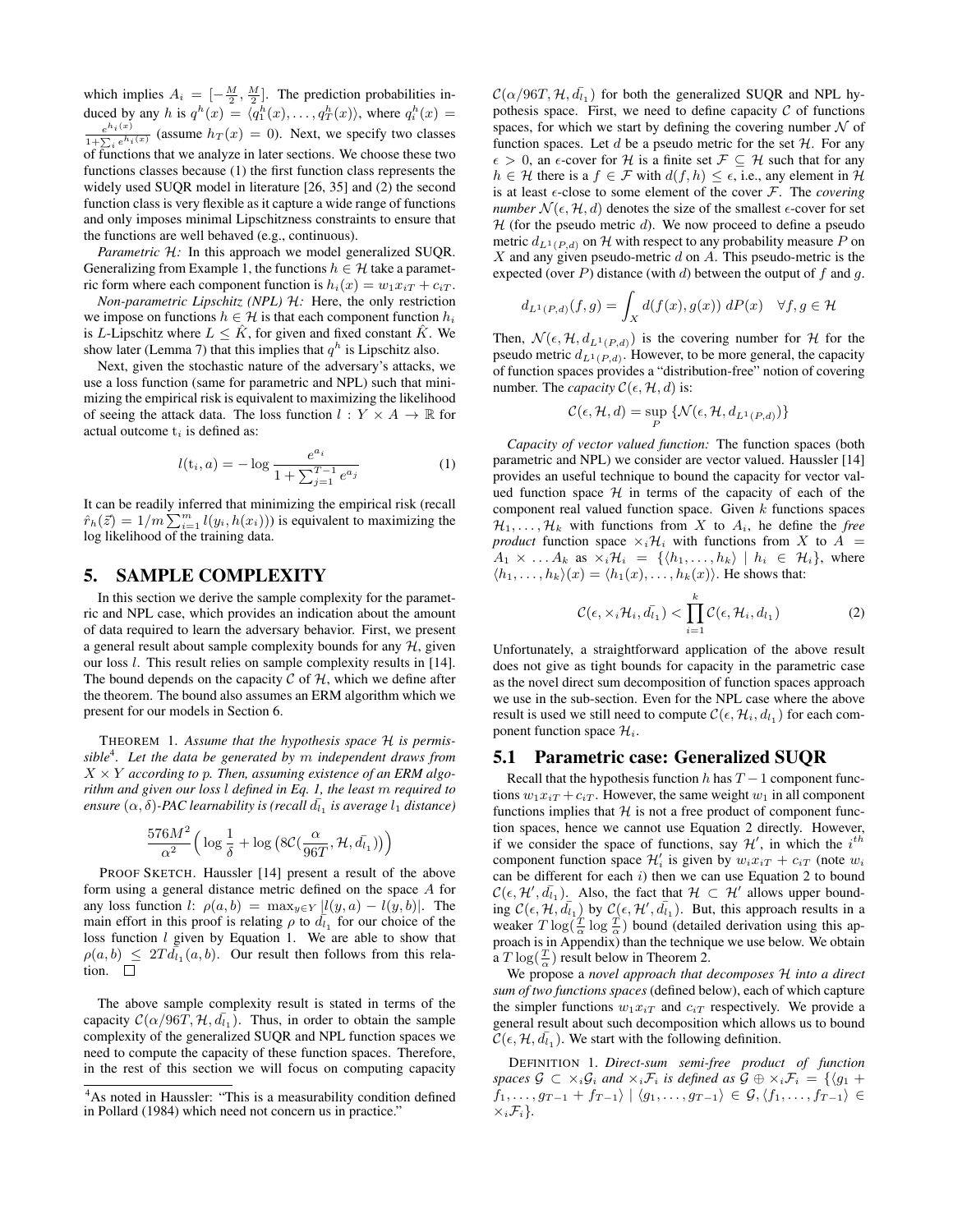Applying the above definition for our case,  $\mathcal{G}_i$  contains functions of the form  $wx_{iT}$  (w taking different values for different  $g_i \in \mathcal{G}_i$ ). A function  $\langle g_1, \ldots, g_{T-1} \rangle \in \times_i \mathcal{G}_i$  can have different weights for each component  $g_i$ , and thus we consider the subset  $G = \{ \langle g_1, \ldots, g_{T-1} \rangle \mid \langle g_1, \ldots, g_{T-1} \rangle \in$  $\times_i \mathcal{G}_i$ , same coefficient w for all  $g_i$ .  $\mathcal{F}_i$  contains constant valued functions of the form  $c_{iT}$  ( $c_{iT}$  different for different functions  $f_i \in \mathcal{F}_i$ ). Then,  $\mathcal{H} = \mathcal{G} \oplus \times_i \mathcal{F}_i$ . Next, we prove a general result about direct-sum semi-free products:

LEMMA 1. If H is the direct-sum semi-free product  $\mathcal{G} \oplus \times_i \mathcal{F}_i$ 

$$
\mathcal{C}(\epsilon, \mathcal{H}, \bar{d}_{i_1}) < \mathcal{C}(\epsilon/2, \mathcal{G}, \bar{d}_{i_1}) \prod_{i=1}^{T-1} \mathcal{C}(\epsilon/2, \mathcal{F}_i, d_{i_1})
$$

PROOF. Fix any probability distribution over  $X$ , say  $P$ . For brevity, we write k instead of  $T - 1$ . Consider an  $\epsilon/2$ -cover  $U_i$  for each  $\mathcal{F}_i$ ; also let V be an  $\epsilon/2$ -cover for  $\mathcal{G}$ . We claim that  $V \oplus \times_i U_i$  is an  $\epsilon$ -cover for  $\mathcal{G} \oplus \times_i \mathcal{F}_i$ . Take any function  $h = \langle g_1 + f_1, \ldots g_k + f_k \rangle$ . Find functions  $f'_i \in U_i$ . such that  $d_{L^1(P,d_{l_1})}(f_i, f'_i) < \epsilon/2$ . Similarly, find function  $g' = \langle g'_1, \ldots g'_k \rangle \in V$  such that  $d_{L^1(P, d_{l_1})}(g, g') < \epsilon/2$  where  $g = \langle g_1, \ldots g_k \rangle$ . Let  $h' = \langle g'_1 + f'_1, \ldots g'_k + f'_k \rangle$ . Then,

$$
d_{L^{1}(P,d_{l_{1}})}(h,h')
$$
  
=  $\int_{X} \frac{1}{k} \sum_{i=1}^{k} d_{l_{1}}(g_{i}(x) + f_{i}(x), g'_{i}(x) + f'_{i}(x)) dP(x)$   
 $\leq \int_{X} \frac{1}{k} \sum_{i=1}^{k} d_{l_{1}}(g_{i}(x), g'_{i}(x)) + d_{l_{1}}(f_{i}(x), f'_{i}(x)) dP(x)$   
=  $d_{L^{1}(P,d_{l_{1}})}(g,g') + \frac{1}{k} \sum_{i=1}^{k} d_{L^{1}(P,d_{l_{1}})}(f_{i}, f'_{i})$   
 $< \epsilon/2 + \epsilon/2 = \epsilon$ 

Thus, the size of  $\epsilon$ -cover for  $\mathcal{G} \oplus \times_i \mathcal{F}_i$  is bounded by  $|V| \prod_i |U_i|$ .

$$
\mathcal{N}(\epsilon, \mathcal{G} \oplus \times_i \mathcal{F}_i, d_{L^1(P, d_{l_1})}) < |V| \prod_i |U_i| \\
= \mathcal{N}(\epsilon/2, \mathcal{G}, d_{L^1(P, d_{l_1})}) \prod_{i=1}^k \mathcal{N}(\epsilon/2, \mathcal{F}_i, d_{L^1(P, d_{l_1})})
$$

Taking sup over probability distribution  $P$  on both sides of the above inequality we get our desired result about capacity.  $\Box$ 

Next, we need to bound the capacity of  $G$  and  $\mathcal{F}_i$  for our case. We assume the range of all these functions  $(g_i, f_i)$  to be  $\left[-\frac{M}{4}, \frac{M}{4}\right]$  (so that their sum  $h_i$  lies in  $\left[-\frac{M}{2}, \frac{M}{2}\right]$ ). We can obtain sharp bounds on the capacities of G and  $\mathcal{F}_i$  decomposed from H in order to obtain sharp bounds on the overall capacity.

LEMMA 2. 
$$
C(\epsilon, \mathcal{G}, \bar{d}_{i_1}) \leq M/4\epsilon
$$
 and  $C(\epsilon, \mathcal{F}_i, d_{i_1}) \leq M/4\epsilon$ .

PROOF SKETCH. Note that  $x_{iT} = x_i - x_T$  lies between  $[-1, 1]$ . Then, for any two  $g, g' \in G$  we can prove following result:  $d_{L^1(P, d_{l_1})}(g, g') \le |(w - w')|$  (details in Appendix). Also, note that since the range of any  $g = w(x_i - x_T)$  is  $\left[-\frac{M}{4}, \frac{M}{4}\right]$  and given  $x_i - x_T$  lies between [−1, 1], we can claim that w lies between  $\left[-\frac{M}{4}, \frac{M}{4}\right]$ . Thus, as the distance between functions is bounded by the difference in weights, it is enough to divide the  $M/2$  range of the weights into intervals of size  $2\epsilon$  and consider functions at the boundaries. Hence the  $\epsilon$ -cover has at most  $M/4\epsilon$  functions.

The proof for constant valued functions  $\mathcal{F}_i$  is similar, since the distance between two functions in this space is the absolute difference in the constants, which lie in  $\left[-\frac{M}{4}, \frac{M}{4}\right]$ .

Then, plugging the result of Lemma 2 (substituting  $\epsilon/2$  for  $\epsilon$ ) into Lemma 1 we obtain  $\mathcal{C}(\epsilon, \mathcal{H}, \bar{d}_{1}) < (M/2\epsilon)^{T}$ . Having bounded  $\mathcal{C}(\epsilon, \mathcal{H}, \bar{d}_{1})$ , we use Theorem 1 to obtain:

THEOREM 2. *The generalized SUQR parametric hypothesis class* H is  $(\alpha, \delta)$ -PAC learnable with sample complexity<sup>5</sup>

$$
O\Big(\big(\frac{1}{\alpha^2}\big)\big(\log(\frac{1}{\delta})+T\log(\frac{T}{\alpha})\big)\Big)
$$

The above result shows a modest  $T \log T$  growth of sample complexity with increasing targets, suggesting the parametric approach can avoid overfitting limited data with increasing number of targets; however, the simplicity of the functions captured by this approach (compared to NPL) results in lower accuracy with increasing data, as shown later in our experiments on real-world data.

#### 5.2 Non-Parametric Lipschitz case

Recall that  $H$  for the NPL case is defined such that each component function  $h_i$  is L-Lipschitz where  $L \leq \hat{K}$ . Consider the functions spaces  $\mathcal{H}_i$  consisting of real valued L-Lipschitz functions where  $L \leq \hat{K}$ . Then,  $\mathcal{H} = \times_i \mathcal{H}_i$ . Then, using Equation 2:  $\mathcal{C}(\epsilon, \mathcal{H}, \bar{d_{l_1}}) \leq \overline{\prod}_{i=1}^{T-1} \mathcal{C}(\epsilon, \mathcal{H}_i, d_{l_1}).$ 

Next, our task is to bound  $\mathcal{C}(\epsilon, \mathcal{H}_i, d_{l_1})$ . Consider the supdistance metric between real valued functions:  $d_{l_{\infty}}(h_i, h'_i) =$  $\sup_X |h_i(x) - h'_i(x)|$  for  $h_i, h'_i \in \mathcal{H}_i$ . Note that  $d_{l_\infty}$  is independent of any probability distribution  $P$ , and for all functions  $h_i, h'_i$  and any  $P, d_{L^1(P,d_{l_1})}(h_i, h'_i) \leq d_{l_\infty}(h_i, h'_i)$ . Thus, we can infer [14] that for all P,  $\mathcal{N}(\epsilon, \mathcal{H}_i, d_{L^1(P, d_{l_1})}) \leq$  $\mathcal{N}(\epsilon, \mathcal{H}_i, d_{l_{\infty}})$  and then taking sup over P (recall  $\mathcal{C}(\epsilon, \mathcal{H}_i, d_{l_1}) =$  $\sup_{P}\, \{\mathcal{N}(\epsilon,\mathcal{H}_{i}, d_{L^1(P,d_{l_1})})\})$  we get

$$
\mathcal{C}(\epsilon, \mathcal{H}_i, d_{l_1}) \le \mathcal{N}(\epsilon, \mathcal{H}_i, d_{l_{\infty}})
$$
 (3)

We bound  $\mathcal{N}(\epsilon, \mathcal{H}_i, d_{l_{\infty}})$  in terms of covering number for X (recall  $X = \{x \mid x \in [0,1]^T, \sum_i x_i \leq K\}$  using results from [32].

LEMMA 3. 
$$
\mathcal{N}(\epsilon, \mathcal{H}_i, d_{l_{\infty}}) \leq \left(2\left\lceil \frac{M}{\epsilon} \right\rceil + 1\right) \cdot 2^{\mathcal{N}(\frac{\epsilon}{2\hat{K}}, X, d_{l_{\infty}})}
$$

To use the above result, we still need to bound  $\mathcal{N}(\epsilon, X, d_{l_{\infty}})$ . We do so by combining two remarkable results about Eulerian number  $\langle \frac{T}{k} \rangle$  [17] (*k* has to be integral).

- Laplace [10] [29] discovered that the volume of  $X_k =$  ${x \in [0,1]^T, k-1 \leq \sum_i x_i \leq k}$  is  $\binom{T}{k}/T!$ . Thus, if  $X_K = \bigcup_{k=1}^K X_k$ , then  $vol(X_K) = \sum_{k=1}^K vol(X_k)$  $\sum_{k=1}^K \langle T \rangle / T!$ .
- Also, it is known [31] that  $\binom{T}{k}/T! = F_T(k) F_T(k-1)$ , where  $F_T(x)$  is the CDF of the probability distribution of  $S_T = U_1 + \ldots + U_T$  and each  $U_i$  is a uniform random variable on  $[0, 1)$ .

Combining these results,  $vol(X_{K+1}) = F_T(K+1)$ . The volume of a  $l_{\infty}$  ball of radius  $\epsilon$  ( $l_{\infty}$  ball is a hypercube) is  $(2\epsilon)^{T}$  [34]. Then, the number of balls that fit tightly (aligned with the axes) and completely inside  $X_{K+1}$  is bounded by  $F_T(K+1)/(2\epsilon)^T$ . Since  $\epsilon \ll 1$ , these balls cover  $X_K = X$  completely and the tight packing ensures that the center of the balls forms an  $\epsilon$ -cover for X. Then, bounding  $F_T(K + 1)$  using Bernstein's inequality about concentration of random variables we get:

LEMMA 4. *For*  $K + 1 \leq 0.5T$  *(recall*  $K \ll T$ )

$$
\mathcal{N}(\epsilon, X, d_{l_{\infty}}) \le e^{\frac{-3T(0.5 - (K+1)/T)^2}{1 - (K+1)/T}} / (2\epsilon)^T
$$

Plugging the above result into Lemma 3 and then using that in Equation 3, we bound  $\mathcal{C}(\epsilon, \mathcal{H}_i, d_{l_1})$ . Finally, Equation 2 gives a bound on  $\mathcal{C}(\epsilon, \mathcal{H}, \bar{d}_{i_1})$  that we use in Theorem 1 to obtain

<sup>&</sup>lt;sup>5</sup>In the Appendix, we show that for standard SUQR (simpler than our generalized SUQR) the sample size is  $O(\frac{1}{\alpha^2} (\log \frac{1}{\delta} + \log \frac{T}{\alpha}))$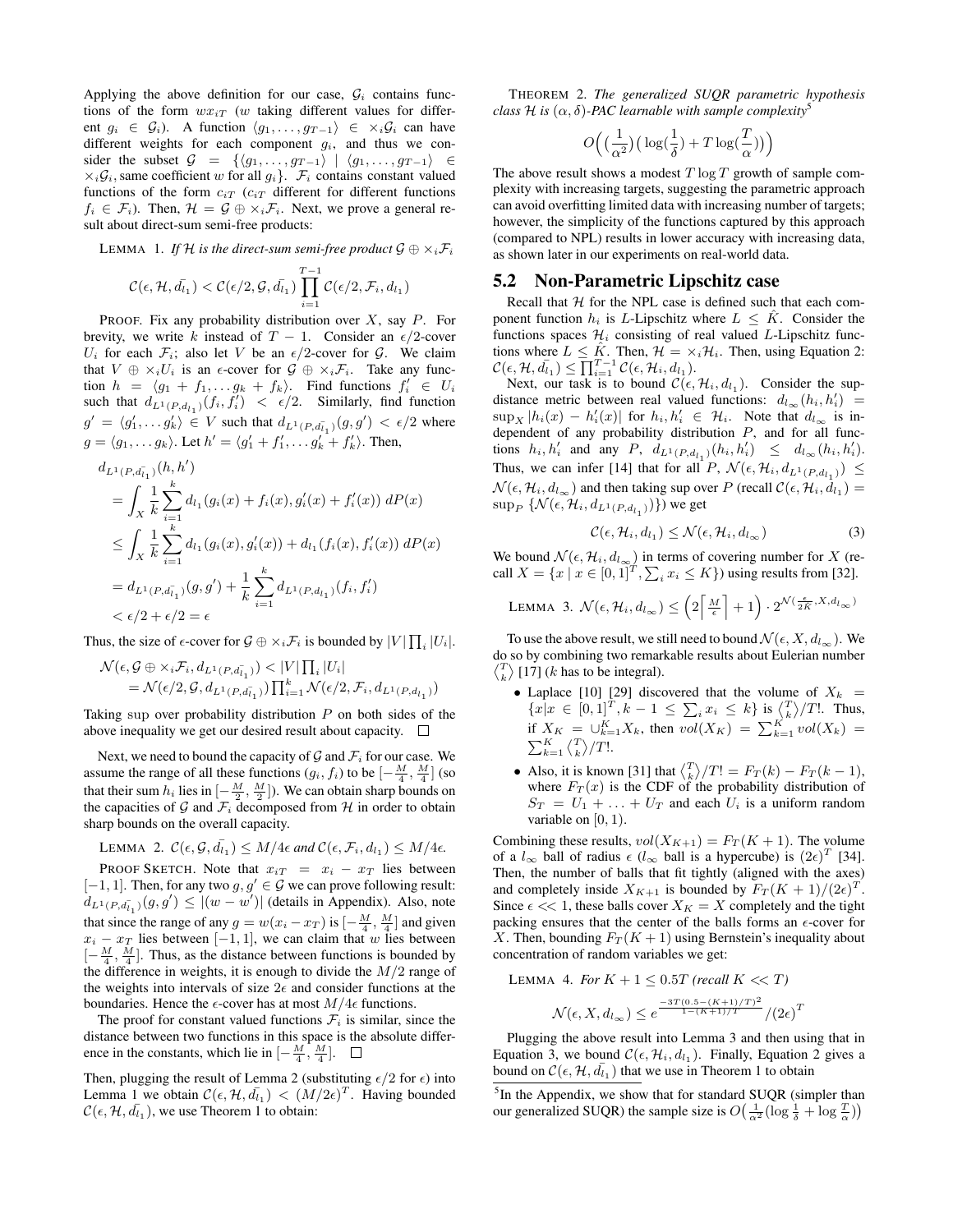THEOREM 3. *The non-parametric hypothesis class* H *is a* (α, δ)*-PAC learnable with sample complexity*

$$
O\Big(\big(\frac{1}{\alpha^2}\big)\big(\log(\frac{1}{\delta})+\big(\frac{T^{T+1}}{\alpha^T}\big)\big)\Big)
$$

The above result shows that the sample complexity for NPL grows fast with  $T$  suggesting that NPL may not be the right approach to use when the number of targets is large.

#### 6. LEARNING ALGORITHM

As stated earlier, our loss function was designed so that the learning algorithm (empirical risk minimizer in PAC framework) was the same as maximizing log likelihood of data. Indeed, for SUQR, the standard MLE approach can be used to learn the parameters (weights) and has been used in literature [26]. However, for NPL, which has no parameters, maximizing likelihood only provides  $h(x)$  for those mixed strategies x that are in the training data.

Hence we present a *novel two step learning algorithm for the NPL case*. In the first step, we estimate the most likely value for  $h_i(x)$  (for each i) for each x in the training data, ensuring that for any pair  $x, x'$  in the training data,  $|h_i(x) - h_i(x')| \leq \hat{K}||x$  $x'$ ||1. In the second step, we construct the function  $h_i$  with the least Lipschitz constant subject to the constraint that  $h_i$  takes the values for the training data output by the first step.

More formally, assume the training data has s unique values for x in the training set and let these values be  $x^1, \ldots, x^s$ . Further, let there be  $n_j$  distinct data points against  $x^j$ , i.e.,  $n_j$  attacks against mixed strategy  $x^j$ . Denote by  $n_{j,i}$  the number of attacks at each target *i* when  $x^j$  was used. Let  $\hat{h}_{ij}$  be the variable that stands for the estimate of value  $h_i(x^j); i \in \{1, \ldots, T\}, j \in \{1, \ldots, s\}$ . Fix  $h_{Tj} = 0$  for all j. Then, probability of attack on target i against mixed strategy  $x^j$  is given by  $q_{ij} = \frac{e^{h_{ij}}}{\sum_{j} h_{ij}}$  $\frac{e^{i\theta}+i\theta}{\sum_{i}e^{h_{ij}}}$ . Thus, the log likelihood of the training data is  $\sum_{j=1}^{s} \sum_{i=1}^{T} n_{j,i} \log q_{ij}$ . Let  $Lip(\hat{K})$ denote the set of L-Lipschitz functions with  $L \leq \hat{K}$ . Using our assumption that  $h_i \in Lip(K)$ , the following optimization problem provides the most likely  $h_{ij}$ :

$$
\max_{h_{ij}} \sum_{j=1}^{s} \sum_{i=1}^{T} n_{j,i} \log \frac{e^{h_{ij}}}{\sum_{i} e^{h_{ij}}}
$$
\nsubject to 
$$
\forall i, j, j', \ |h_{ij} - h_{ij'}| \leq \hat{K} ||x^{j} - x^{j'}||_1
$$
\n
$$
\forall i, j, \ -M/2 \leq h_{ij} \leq M/2
$$

Given solution  $h_{ij}^*$  to the above problem, we wish to construct the solution  $h_i$  such that its Lipschitz constant (given by  $K_{h_i}$ ) is the lowest possible subject to  $h_i$  taking the value  $h_{ij}^*$  for  $x^j$ . Such a construction provides the most smoothly varying solution given the training data, i.e., we do not assume any more sharp changes in the adversary response than what the training data provides.

$$
\min_{h_i \in Lip(\hat{K})} K_{h_i} \text{ subject to } \forall i, j. h_i(x^j) = h_{ij}^* \quad \text{(MinLip)}
$$

The above optimization is impractical to solve computationally as uncountably many constraints are required to relate  $K_{h_i}$  to  $h_i$ , Fortunately, we obtain an analytical solution:

LEMMA 5. *The following is a solution for problem* MinLip

$$
h_i(x) = \min_j \{ h_{ij}^* + K_i^* ||x - x^j||_1 \}
$$
  

$$
K_i^* = \max_{j, j'; j \neq j'} \frac{|h_{ij}^* - h_{ij'}^*|}{||x^j - x^{j'}||_1}
$$

*where* 

PROOF SKETCH. Observe that due to the definition of  $K^*$  any solution to MinLip will have Lipschitz constant  $\geq K^*$ . Thus, it suffices to show that the Lipschitz constant of  $h_i$  is  $K^*$ , to prove that  $h_i$  is a solution of MinLip, which we show in the Appendix.  $\Box$ 

Note that for any point  $x^j$  is the training data we have  $h_i(x^j) =$  $h_{ij}^*$ . Then the value of  $h_i(x)$  for a x not in the training set and close to  $x^j$  is quite likely be the  $h_i(x^j)$  plus the scaled distance  $K_i^*||x$  $x^{j}$ ] is showing the value of x is influenced by nearby training points.

## 7. UTILITY BOUNDS

Next, we bound the difference between the optimal utility and the utility derived from planning using the learned  $h$ . The utility bound is same for the parametric and NPL case. Recall that the defender receives the utility  $xUq^p(x)$  when playing strategy  $x$ . We need to bound the difference between the true distribution  $q^p(x)$  and the predicted distribution  $q^h(x)$  of attacks in order to start analyzing bounds on utility. Thus, we transform the PAC learning guarantee about the risk of output  $h$  to a bound on  $||q^{p}(x) - q^{h}(x)||_{1}$ . As the PAC guarantee only bounds the risk between predicted h and the best hypothesis  $h^*$  in  $H$ , in order to relate the true distribution  $q^p$  and predicted distribution  $q^h$ , the lemma below assumes a bounded KL divergence between the distribution of the best hypothesis  $q^{h^*}$  and the true distribution  $q^p$ .

LEMMA 6. Assume  $E[KL(q^p(x) || q^{h^*}(x))] \leq \epsilon^*$ . Given *an ERM A with output*  $h = A(\vec{z})$  *and guarantee*  $Pr(|r_h(p) - p|)$  $|r_{h^*}(p)| < \alpha$ ) > 1 –  $\delta$ , with prob.  $\geq 1 - \delta$  over training samples ~z *we have*

$$
Pr(||q^p(x) - q^h(x)||_1 \le \sqrt{2}\Delta) \ge 1 - \Delta
$$

*where*  $\Delta = (\alpha + \epsilon^*)^{1/3}$  *and* x *is sampled using density* p.

Utility bound: Next, we provide an utility bound, given the above guarantee about learned  $h$ . Let the optimal strategy computed using the learned adversary model h be  $\tilde{x}$ , i.e.,  $\tilde{x}^T U q^h(\tilde{x}) \geq$  $x'^T U q^h(x')$  for all x'. Let the true optimal defender mixed strategy be  $x^*$  (optimal w.r.t. true attack distribution  $q^p(x)$ ), so that the maximum defender utility is  $x^{*T}Uq^p(x^*)$ . Let  $B(x, \epsilon)$  denote the  $l_1$  ball of radius  $\epsilon$  around x. We make the following assumptions:

- 1.  $h_i$  is  $\hat{K}$ -Lipschitz  $\forall i$  and  $q^p$  is  $K$ -Lipschitz in  $l_1$  norm.
- 2.  $\exists$  small  $\epsilon$  such that  $Pr(x \in B(x^*, \epsilon)) > \Delta$  over choice of x using p.
- 3. ∃ small  $\epsilon$  such that  $Pr(x \in B(\tilde{x}, \epsilon)) > \Delta$  over choice of x using p.

While the first assumption is mild, the last two assumptions for small  $\epsilon$  mean that the points  $x^*$  and  $\tilde{x}$  must not lie in low density regions of the distribution  $p$  used to sample the data points. In other words, there should be many defender mixed strategies in the data of defender-adversary interaction that lie near  $x^*$  and  $\tilde{x}$ . We discuss the assumptions in details after the technical results below. Given these assumptions, we need Lemma 7 that relates assumption (1) to Lipschitzness of  $q^h$  in order to obtain the utility bound.

LEMMA 7. If  $h_i$  is  $\hat{K}$ -Lipschitz then  $\forall x, x' \in X$ .  $||q^h(x)$  $q^{h}(x')||_{1} \leq 3\hat{K}||x-x'||_{1}$ , *i.e.*,  $q^{h}(x)$  *is*  $3\hat{K}$ *-Lipschitz.* 

#### Then, we can prove the following:

THEOREM 4. *Given above assumptions and the results of Lemma 6 and 7, with prob.*  $> 1 - \delta$  *over the training samples* the expected utility  $\tilde{x}^T U q^p(\tilde{x})$  for the learned  $h$  is at least

$$
x^{*T}Uq^p(x^*) - (K+1)\epsilon - 2\sqrt{2}\Delta - 6\hat{K}\epsilon
$$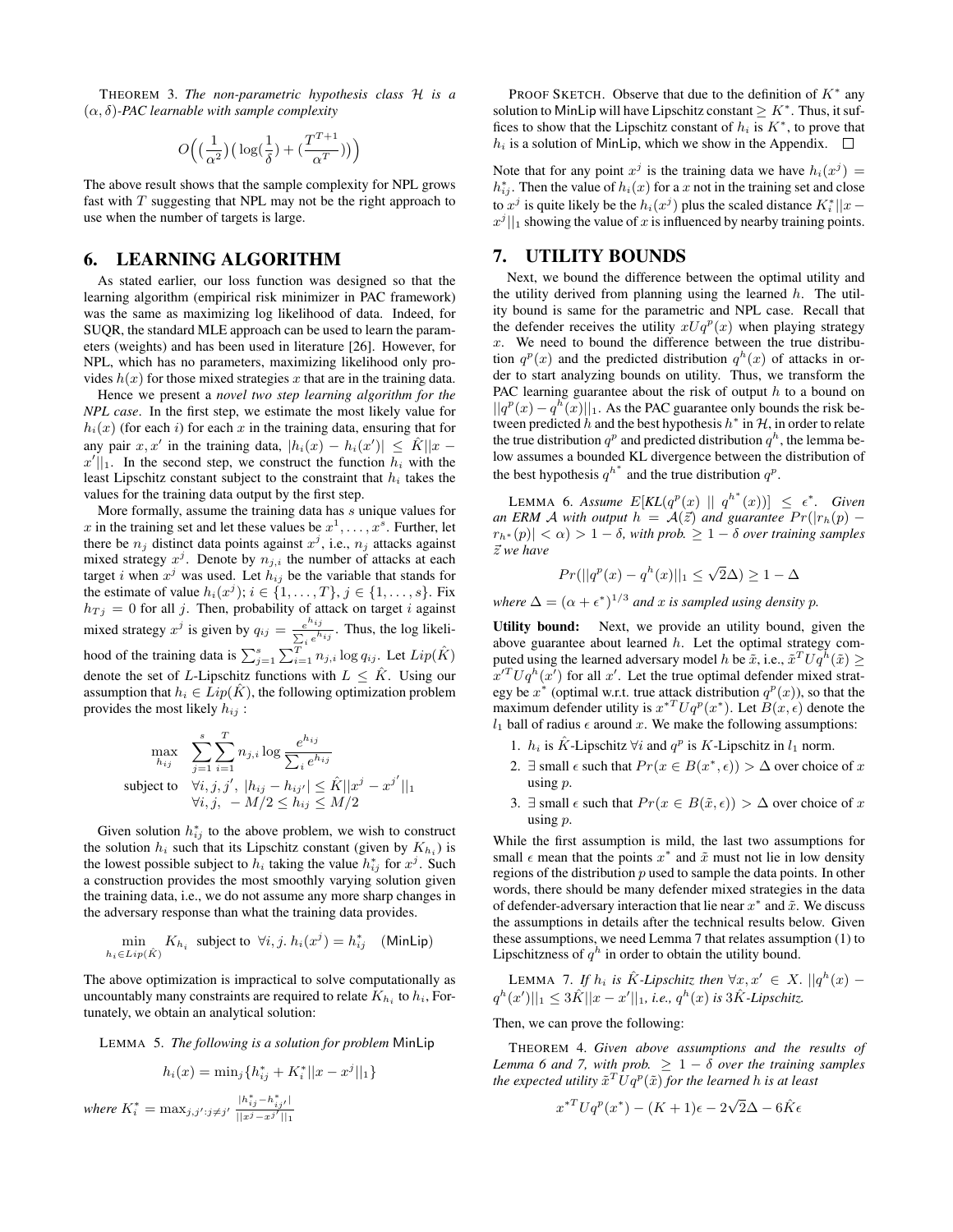Discussion of assumptions: A puzzling phenomenon observed in recent work on learning in SSGs is that good prediction accuracy of the learned adversary behavior is not a reliable indicator of the defender's performance in practice [12]. The additional assumptions, over and above the PAC learning guarantee, that are made to bound the utility deviation from the optimal utility point towards the possibility of such occurrences. Recall that the second assumption requires the existence of many defender mixed strategies in the dataset near the utility optimal strategy  $x^*$ . Of course  $x^*$  is not known apriori, hence in order to guarantee utility close to the highest possible utility the dataset must contain defender mixed strategies from all regions of the mixed strategy space; or at-least if it is known that some regions of the mixed strategies dominate other parts in terms of utility then it is enough to have mixed strategies from these regions. Thus, following our assumption, better utility can be achieved by collecting attack data against a variety of mixed strategies rather than many attacks against few mixed strategies.

Going further, we illustrate with a somewhat extreme example where violating our assumptions can lead to this undesirable phenomenon. Consider the extreme example where probability distribution  $p$  (recall data points are sampled using  $p$ ) puts all probability mass on  $x_0$ , where the the utility for  $x_0$  is much lower than  $x^*$ . Hence, the dataset will contain only one defender mixed strategy  $x_0$ (with many attacks against it). Due to Lipschitzness (assumption 1), the large utility difference between  $x_0$  and  $x^*$  implies that  $x_0$  is not close to  $x^*$  which in turn violates assumption 2. This example provides a very good PAC guarantee since there is no requirement for the learning algorithm to predict accurately for any other mixed strategies (which occur with zero probability) in order to have good prediction accuracy. The learning technique needs to predict well only for  $x_0$  to achieve a low  $\alpha$ ,  $\delta$ . As a result the defender strategy computed against the learned adversary model may not be utility maximizing because of the poor predictions for all defender mixed strategies other than the low utility yielding  $x_0$ . More generally, good prediction accuracy can be achieved by good predictions only for the mixed strategies that occur with high probability.

Indeed, in general, the prediction accuracy in the PAC model (and any applied machine learning approach) is not a reliable indicator of good prediction over the entire space of defender mixed strategies unless, following our assumption 2, the dataset has attacks against strategies from all parts of the mixed strategy space. However, in past work [1, 9] researchers have focused on gathering a lot of attack data but on limited number of defender strategies. Our analysis provides a principled explanation of the issues that arise from composing the machine learning module with the defender strategy optimization module in the learning and planning framework used for SSGs. Further, we believe that our analysis provides guidance to overcome these issues and discover the defender's utility maximizing strategy.

#### 8. EXPERIMENTAL RESULTS

We show experimental results on two datasets: (i) real-world poaching data from QENP [25]; (ii) data from human subjects experiments on Amazon Mechanical Turk (AMT) [15], to estimate prediction errors and the amount of data required to reduce the error for both the parametric and NPL learning settings. Also, we compare the NPL approach with both the standard as well as the generalized SUQR approach and show that: (i) the NPL approach, while computationally slow, outperforms the standard SUQR model for Uganda data; and (ii) the performance of generalized SUQR is in between NPL and standard SUQR.

For each dataset, we conduct four experiments with 25%, 50%, 75% and 100% of the original data. We create 100 train-test splits



Figure 1: Results on Uganda and AMT datasets for both the parametric and NPL learning settings.

in each of the four experiments per dataset. For each train-test split we compute the average prediction error  $\alpha$  (average difference between the log-likelihoods of the attacks in the test data using predicted and actual attack probabilities). We report the  $\alpha$  value at the 1 – δ percentile of the 100  $\alpha$  values, e.g., reported  $\alpha = 2.09$  for  $\delta = 0.1$  means that 90 of the 100 test splits have  $\alpha < 2.09$ .

#### 8.1 Real-World Poaching data

We first present results of our experiments with real-world poaching data. The dataset obtained contained information about features such as ranger patrols and animal densities, which are used as features in our SUQR model, and the poachers' attacks, with 40,611 total observations recorded by rangers at various locations in the park. The park area was discretized into 2423 grid cells, with each grid cell corresponding to a  $1 \text{km}^2$  area within the park. After discretization, each observation fell within one of 2423 target cells and the animal densities and the number of poaching attacks within each target cell were then aggregated. The dataset contained 655 poachers' attacks in response to the defender's strategy for 2012 at QENP. Although the data is reliable because the rangers recorded the latitudes and longitudes of the location for each observation using a GPS device, it is important to note that this data set is extremely noisy because of: (i) Missing observations: all the poaching events are not recorded because the limited number of rangers cannot patrol all the areas in this park all the time; (ii) Uncertain feature values: the animal density feature is also based on incomplete observations of animals; (iii) Uncertain defender strategy: the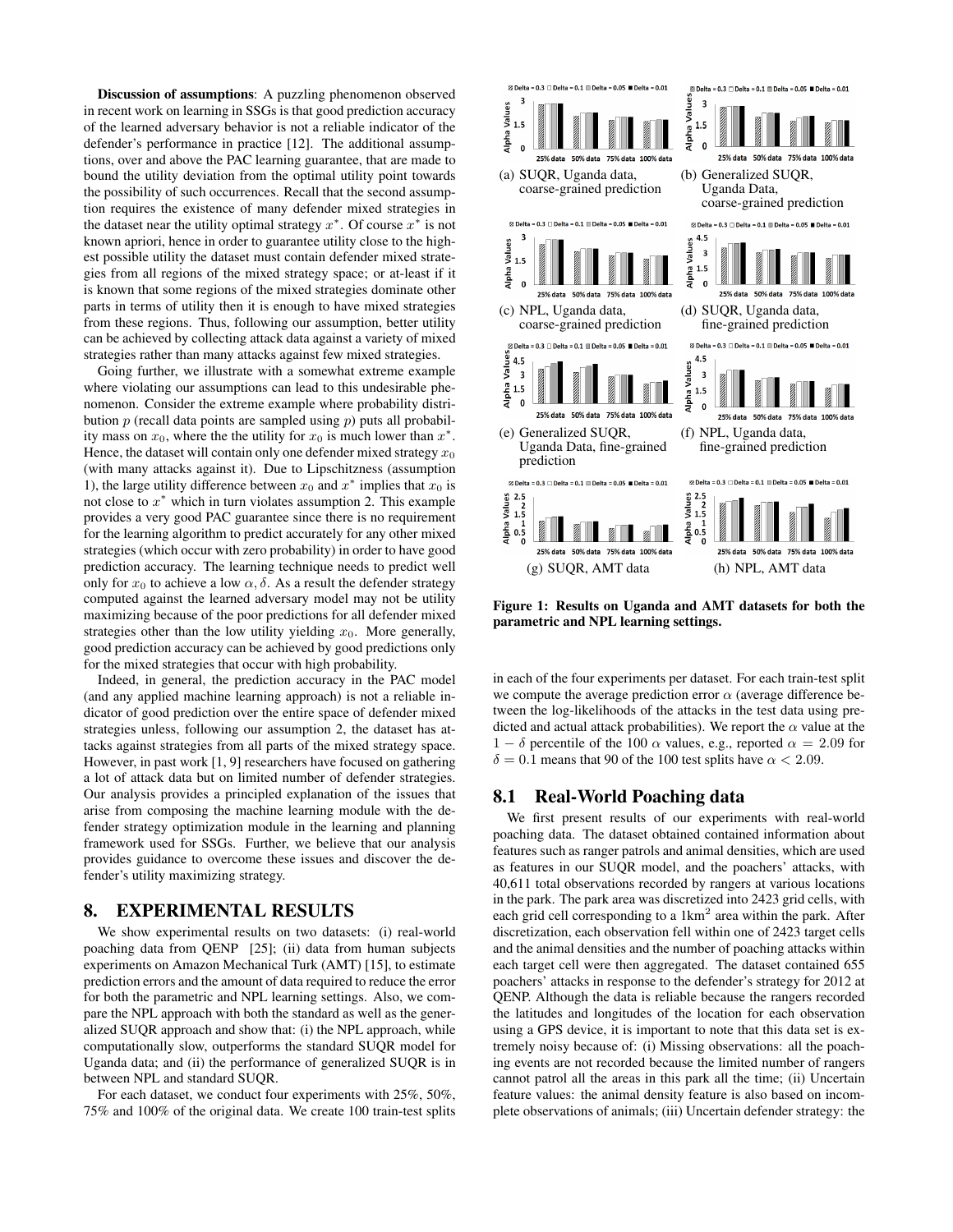actual defender mixed strategy is unknown; we estimate the mixed strategies based on the provided patrol data.

In this paper, we provide two types of prediction in our experiments: (i) fine-grained and (ii) coarse-grained. First, to provide a baseline for our error measures, we use the same coarse-grained prediction approach as reported by Nguyen et al. [25], in which the authors only predict whether a target will be attacked or not. The results for coarse-grained predictions with our performance metric ( $\alpha$  values for different δ) are shown in Figs. 1(a), 1(b) and 1(c). Next, in the fine-grained prediction approach we predict the *actual* number of attacks on each target in our test set; these results are shown in Figs. 1(d), 1(e) and 1(f). In [25], the authors used a particular metric for prediction performance called the area under the ROC curve (AUC), which we will discuss later in the section.

From our fine-grained and coarse-grained prediction approaches, we make several important observations. First, we observe that  $\alpha$ decreases with increasing sample size at a rate proportional to  $\frac{1}{\sqrt{m}}$ , where  $m$  is the number of samples. For example, in Fig. 1(a), the  $\alpha$  values corresponding to  $\delta = 0.01$  (black bar) for the 25%, 50%, 75% and 100% data are 2.81, 2.38, 2.18 and 1.8 respectively, which fits  $\frac{1}{\sqrt{m}}$  with a goodness-of-fit, i.e.,  $r^2$ =0.97. This observation supports the relationship between  $\alpha$  and  $m$  shown in Theorem 3 and can be used to approximately infer the number of samples required to reduce the prediction error to a certain value. For example, assuming we collect same number of samples (=655) per year, to reduce  $\alpha$  from 1.8 to 1.64, we would require two more years of data. Note here that  $\alpha$  is in log-scale and hence the decrease is significant. It is also worth noting here that, for a random classifier, we observe a value of  $\alpha = 6.3$  for  $\delta = 0.01$  while performing coarse grained predictions with 25% data. This is more than  $\alpha = 2.81$  for  $\delta = 0.01$  obtained for our standardized SUQR model while performing coarse grained predictions with 25% data. As  $\alpha$  is in the log-scale, the increase in error is actually more than two-fold.

Our second observation is that  $\alpha$  values for fine-grained predictions (e.g., 2.9 for  $\delta = 0.01$  and 100% data for the standardized SUQR model in Fig. 1(d)) are understandably higher than the corresponding values for coarse-grained predictions (1.8 for  $\delta = 0.01$ and 100% data for SUQR in Fig. 1(a)) because in the fine-grained case we predict the exact number of attacks.

Third, we observe that the performance of the generalized SUQR model (e.g., 2.47 for  $\delta = 0.01$  and 100% data in Fig. 1(e)) is better in most cases than that of the standardized SUQR approach (2.9 for  $\delta = 0.01$  and 100% data in Fig. 1(d)), but worse than the NPL approach (2.15 for  $\delta = 0.01$  and 100% data in Fig. 1(f)).

Finally, we observe that our NPL model performs better than its parametric counterparts in predicting future poaching attacks for the fine-grained case (see example in previous paragraph), indicating that the true adversary behavior model may indeed be more complicated than what can be captured by SUQR.

Relation to previous work: In earlier work, Nguyen et al. [25] uses the area under curve (of a ROC curve) metric to demonstrate the performance of their approaches. The AUC value of 0.73 reported in their paper is an alternate view of our  $\alpha$ ,  $\delta$  metric for the coarse grained prediction approach. While there has been alternate analysis in terms of measuring prediction performances with the AUC metric in earlier papers, in our paper we have shown new trends and insights with the  $\alpha$ ,  $\delta$  metric through analysis from the PAC model perspective, which is missing in earlier work. We show: (i) sample complexity results and the relationship between increasing number of samples and the reduction in prediction error for each of our models; (ii) the differences in errors while learning a vector valued response function (fine-grained prediction) as opposed to classifying targets as attacked or not (coarse-grained

| Uganda Para-   Uganda |        | AMT    | Para- AMT NPL |
|-----------------------|--------|--------|---------------|
| metric                | NPL    | metric |               |
| 0.7188                | 121.24 | 0.91   | 123.4         |

Table 2: Runtime results (in secs.) for one train-test split

prediction); and (iii) comparison of the performance of our new NPL model with other parametric approaches in terms of both fine-grained and coarse-grained predictions and its effectiveness on real-world poaching data which was not shown in previous work.

#### 8.2 AMT Data

Here we show fine-grained prediction results on real-world AMT data obtained from [15] to demonstrate the performance of both our approaches on somewhat cleaner data. This dataset is cleaner than the Uganda data because: (i) all attacks are observed, and (ii) animal densities and deployed defender strategies are known. The dataset consisted of 16 unique mixed strategies. There were an average of 40 attack data points per mixed strategy. Each attack had been conducted by an unique individual recruited on AMT. We used attack data corresponding to 11 randomly chosen mixed strategies for training and data for the remaining mixed strategies for testing. Results are shown in Figs. 1(g) and 1(h). We observe that: (i)  $\alpha$  values in this case are lower as compared to the Uganda data as the AMT data is cleaner; and (ii) the NPL model's performance on this dataset is poor as compared to SUQR due to, (a) low number of samples in AMT data, and (b) real-world poacher behavior may be more complicated than that of AMT participants and hence SUQR in this case was able to better capture AMT participants' behavior with limited number of samples.<sup>6</sup>

Runtime: While running on Matlab R2015a on an Intel Core i7-5500 CPU@2.40Ghz, 8GB RAM machine with a 64-bit Windows 10, on average, the NPL computation takes longer than the parametric setting, as shown in Table 2.

# 9. CONCLUSION

Over the last couple of years, a lot of work has used learning methods to learn bounded rationality adversary behavioral models, but there has been no formal study of the learning process and its implication on the defender's performance. The lack of formal analysis also means that many practical questions go unanswered. We have advanced the state of the art in learning of adversary behaviors in SSGs, in terms of their analysis and implications of such learned behaviors on defender's performance.

While we used the PAC framework, it is not an out of the box approach. We needed to come up with innovative techniques to obtain sharp bounds for our case. Furthermore, we also provide a new non-parametric approach which showed promising results with real-world data. Finally, we provided a principled explanation of why prediction accuracy is not enough to guarantee good defender performance by revealing that the PAC learning guarantee is not the guarantee required for discovering the optimal defender strategy. Finally, we hope this work leads to more theoretical work in learning of adversary models and the use of non-parametric models in the real world.

#### 10. ACKNOWLEDGMENT

This research is supported by MURI grant W911NF-11-1-0332. We wish to acknowledge the authors of [25], specifically Andrew Plumptre, for providing us with the Uganda data.

<sup>&</sup>lt;sup>6</sup>In the Appendix we show that, on simulated data,  $\alpha$  does indeed approach zero and NPL outperforms SUQR with enough samples.